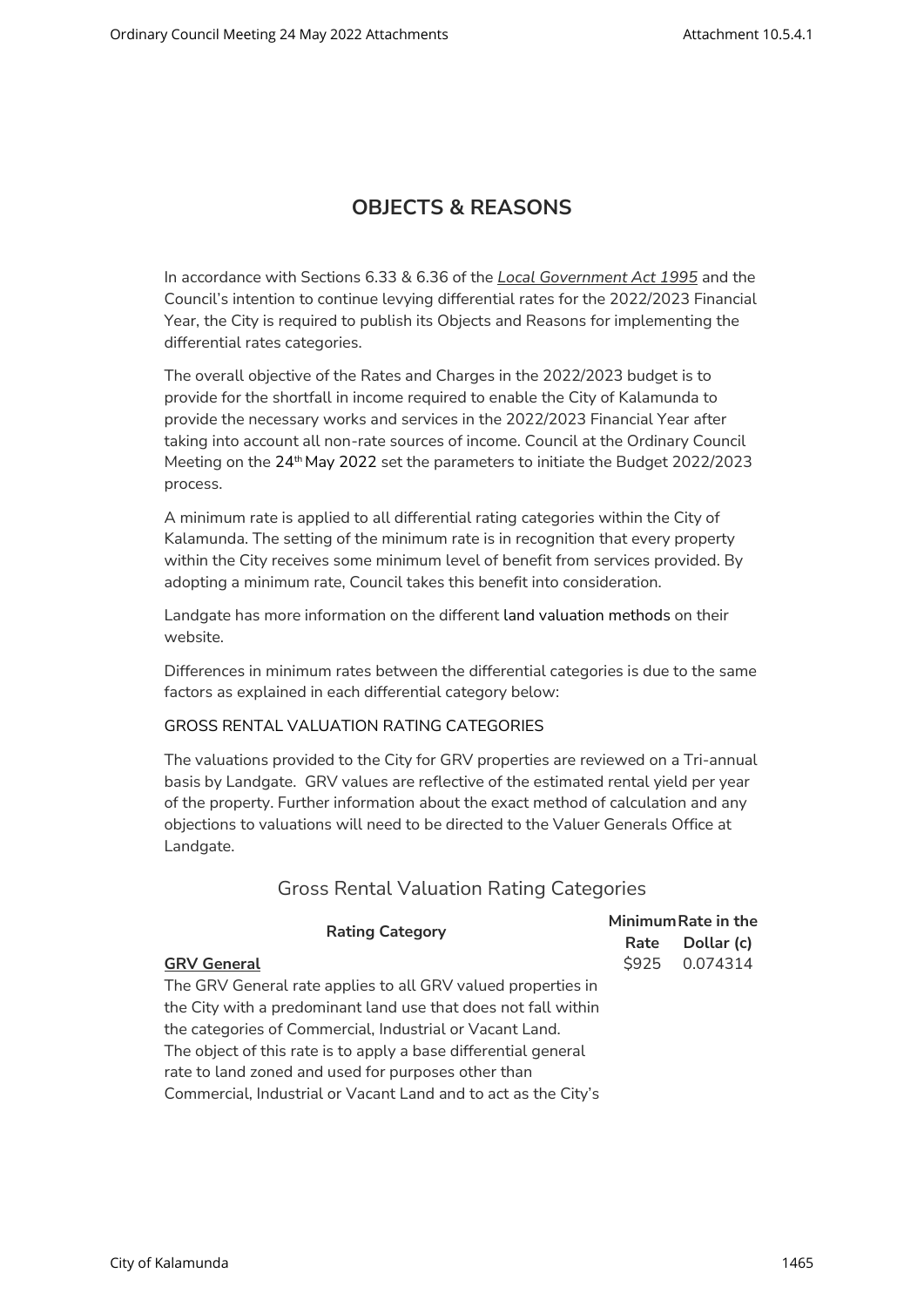| <b>Gross Rental Valuation Rating Categories</b> |  |  |  |
|-------------------------------------------------|--|--|--|
|-------------------------------------------------|--|--|--|

| <b>Rating Category</b>                                                                                                                                                                                                                                                                                                                                                                                                                                                                                                                                                                                                                                                                                                                                                                 |       | Minimum Rate in the |
|----------------------------------------------------------------------------------------------------------------------------------------------------------------------------------------------------------------------------------------------------------------------------------------------------------------------------------------------------------------------------------------------------------------------------------------------------------------------------------------------------------------------------------------------------------------------------------------------------------------------------------------------------------------------------------------------------------------------------------------------------------------------------------------|-------|---------------------|
| benchmark differential rate by which all other GRV rated<br>properties are assessed.                                                                                                                                                                                                                                                                                                                                                                                                                                                                                                                                                                                                                                                                                                   | Rate  | Dollar (c)          |
| The reason for this rate is to ensure that all ratepayers make a<br>reasonable contribution towards the ongoing maintenance<br>and provision of works, services and facilities throughout the<br>City. It is also lower than vacant land as the City is<br>endeavouring to encourage landowners to develop vacant<br>land.                                                                                                                                                                                                                                                                                                                                                                                                                                                             |       |                     |
| <b>GRV Commercial / Industrial</b><br>The Industrial and Commercial GRV rate is levied on GRV<br>valued properties where the predominant use of the land is for<br>either Industrial or Commercial purposes.<br>The object of this rate category is to apply a higher differential<br>rate to raise additional revenue to offset the increased costs<br>associated with service provision to these properties.<br>The reason for this rate is that a higher differential rate is<br>required to meet the higher level of service costs associated<br>with Commercial and Industrial properties and the localities<br>within which they are situated. This would typically include<br>costs associated with increased maintenance and renewal of<br>assets and infrastructure required. |       | \$1,163 0.079048    |
| <b>GRV Vacant Land</b><br>The GRV Vacant rate is levied on all GRV valued land in the<br>City where the property is considered vacant land.<br>The object of this rate is to promote the development of<br>vacant land within the City's district.<br>The reason for this rate is to impose a higher differential<br>general rate on vacant land that acts as a disincentive to<br>persons who are land banking and not actively developing<br>vacant land.                                                                                                                                                                                                                                                                                                                            | \$734 | 0.092484            |

### UNIMPROVED RATING CATEGORIES

The valuations provided to the City for UV properties are reviewed on an annual basis by Landgate. UV Values are reflective of the estimated market value of the land assuming no improvements have been made (Houses, Sheds, fencing etc.) as determined by the Valuer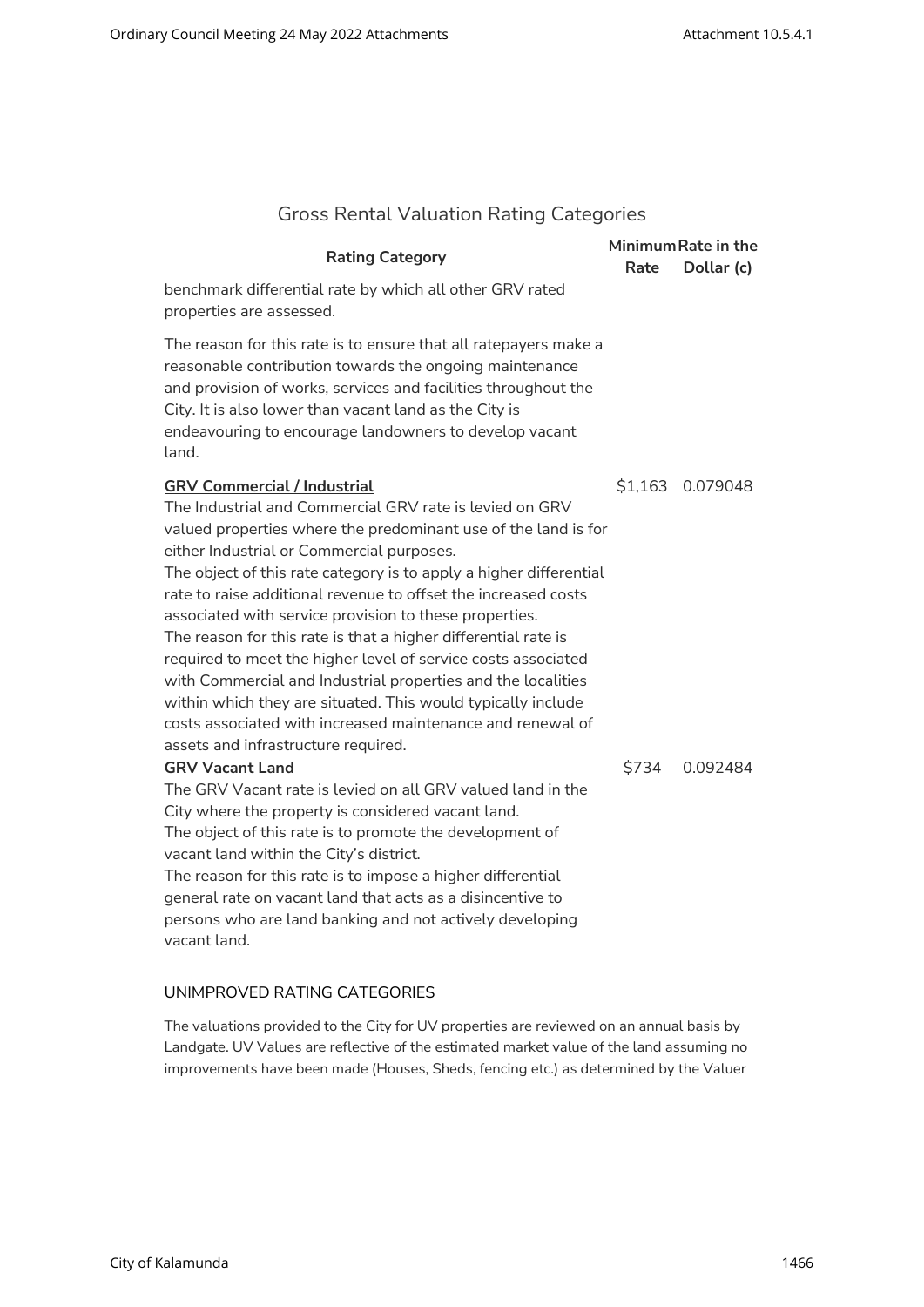General. Further information about the exact method of calculation and any objections to valuations will need to be directed to the Valuer Generals Office at Landgate.

| Unimproved Rating Categories                                                                                                                                                                                                                                                                                                                           |         |                                          |  |  |  |
|--------------------------------------------------------------------------------------------------------------------------------------------------------------------------------------------------------------------------------------------------------------------------------------------------------------------------------------------------------|---------|------------------------------------------|--|--|--|
| <b>Rating Category</b>                                                                                                                                                                                                                                                                                                                                 | Rate    | <b>Minimum Rate in the</b><br>Dollar (c) |  |  |  |
| UV General<br>The UV General rate applies to all UV valued properties in the City<br>with a predominant land use that does not fall within the categories<br>of Commercial or Industrial.                                                                                                                                                              | \$925   | 0.003706                                 |  |  |  |
| The object of this rate category is to impose a differential rate<br>commensurate with the use of land and is the base rate by which all<br>other UV rated properties are assessed.                                                                                                                                                                    |         |                                          |  |  |  |
| The reason for this rate is to ensure that all ratepayers on<br>Unimproved Properties make a reasonable contribution towards the<br>ongoing maintenance and provision of works, services and facilities<br>throughout the City.                                                                                                                        |         |                                          |  |  |  |
| <b>UV Commercial</b><br>The UV Commercial rate is levied on UV valued properties where the<br>predominant use of the land is for either Industrial or Commercial<br>purposes.                                                                                                                                                                          | \$1,163 | 0.004410                                 |  |  |  |
| The object of this rate category is to raise additional revenue to offset<br>the costs involved in servicing properties within this rate category,<br>which include but are not limited to major outlays for transport<br>infrastructure maintenance and renewal/refurbishment and<br>significant related costs of land use and environmental impacts. |         |                                          |  |  |  |
| The reason for this rate is to meet a significant proportion of the<br>additional costs involved in servicing properties within this rate<br>category, which include but are not limited to major outlays for<br>transport infrastructure maintenance and renewal/refurbishment and<br>significant related costs of land use and environmental impacts |         |                                          |  |  |  |

A statement of the Objects and Reasons for the proposed rates and minimum payments are also available for inspection at the Administration Centre during normal office hours.

Submissions from any elector or ratepayer with respect to the proposed rates should be forwarded to the City of Kalamunda: Online: provide comments via Engage.Kalamunda Email: enquiries@kalamunda.wa.gov.au